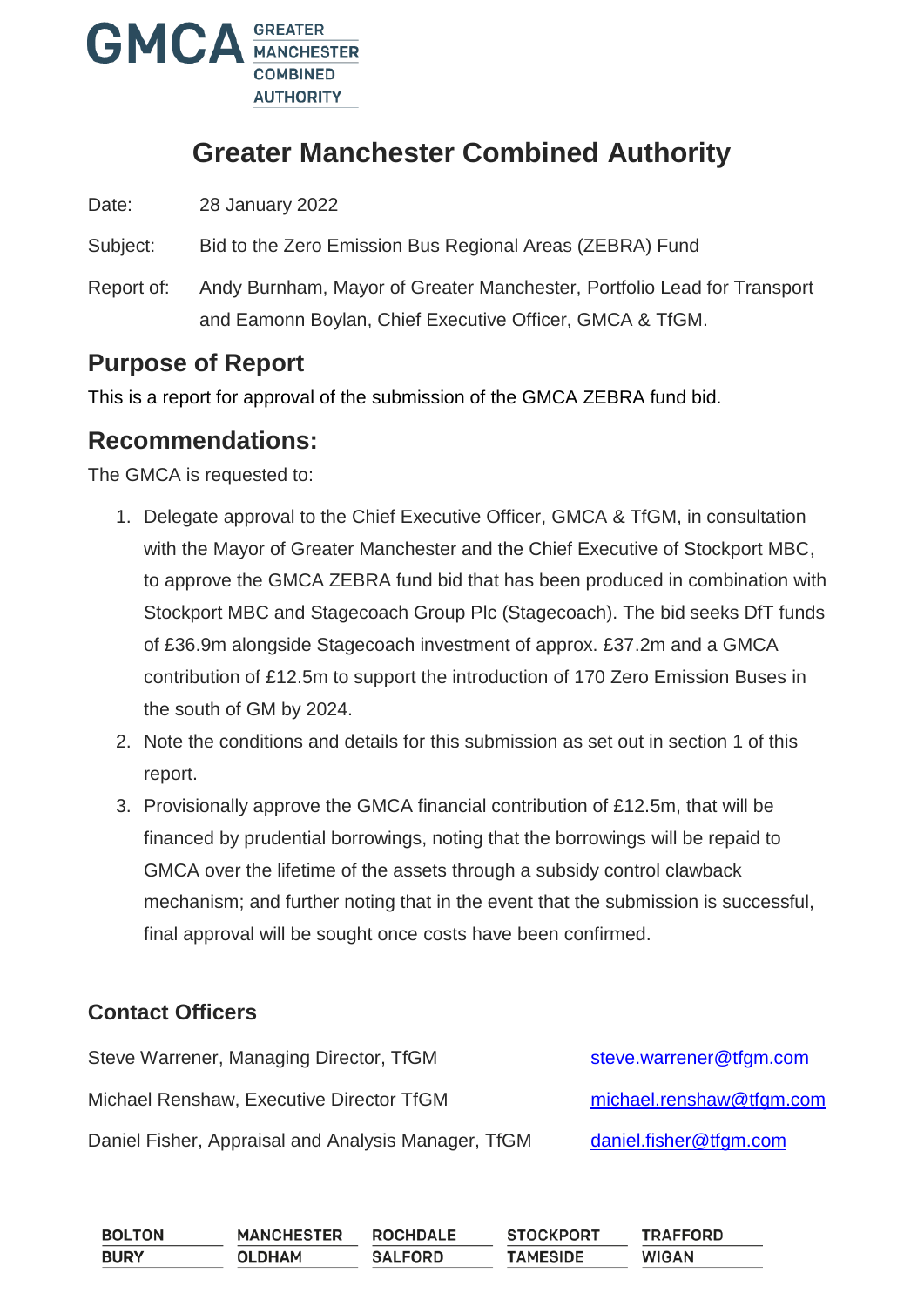### **Equalities Impact, Carbon and Sustainability Assessment:**

#### *Equalities Implications:*

The GMCA ZEBRA submission has been developed to accelerate the modernisation of the GM bus fleet. If successful in securing DfT funds, this fund will help improve the bus fleet for approximately 10% of bus users in GM who will benefit from a modern fleet of buses that incorporate improved standards of passenger ambience and accessibility, whilst dramatically reducing the environmental footprint of approximately 10% of GM bus operations when compared to the current diesel fleet. This ZEBRA submission is a component of a broader ambition to improve the bus fleet across GM. These are judged to have positive and long term impacts and will help reduce inequalities in GM.



#### *Climate Change Impact Assessment and Mitigation Measures:*

This bid if successful would accelerate the transition of 10% of the bus fleet to Zero Emission technology by 2024. This is forecast to reduce transport sector CO2e emission by approximately 100,000 tonnes of CO2e by 2038 and therefore is directly compatible with the GM ambition to become carbon neutral by 2038.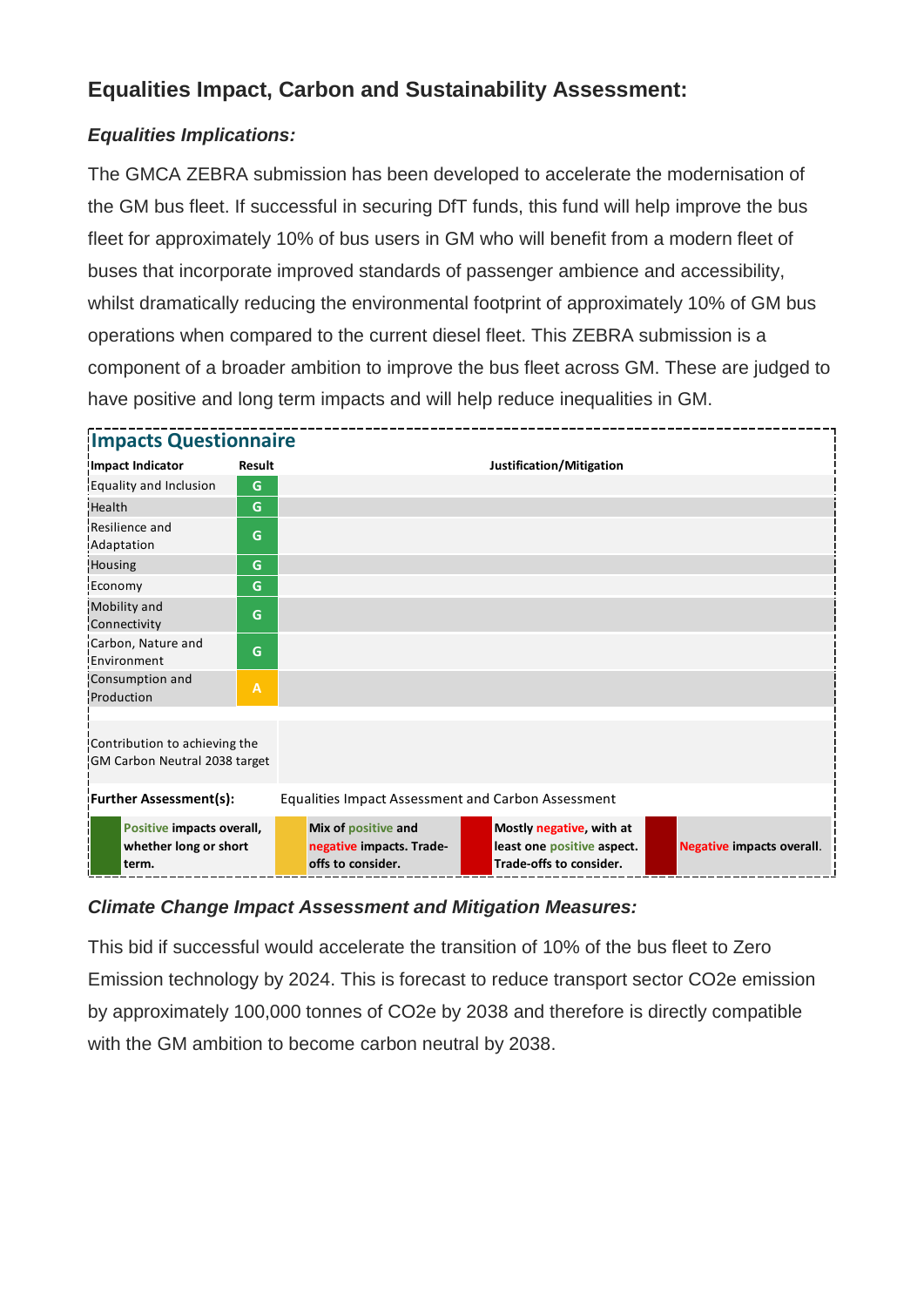| <b>Carbon Assessment</b>                          |        |                                                                      |  |                                                                         |  |                                                                                 |                                                                              |
|---------------------------------------------------|--------|----------------------------------------------------------------------|--|-------------------------------------------------------------------------|--|---------------------------------------------------------------------------------|------------------------------------------------------------------------------|
| <b>Overall Score</b>                              |        |                                                                      |  |                                                                         |  |                                                                                 |                                                                              |
| <b>Buildings</b>                                  | Result | Justification/Mitigation                                             |  |                                                                         |  |                                                                                 |                                                                              |
| New Build residential                             | N/A    |                                                                      |  |                                                                         |  |                                                                                 |                                                                              |
| Residential building(s)<br>renovation/maintenance | N/A    |                                                                      |  |                                                                         |  |                                                                                 |                                                                              |
| New Build Commercial/<br>Industrial               | N/A    |                                                                      |  |                                                                         |  |                                                                                 |                                                                              |
| <b>Transport</b>                                  |        |                                                                      |  |                                                                         |  |                                                                                 |                                                                              |
| Active travel and public<br>transport             | N/A    |                                                                      |  |                                                                         |  |                                                                                 |                                                                              |
| Roads, Parking and<br><b>Vehicle Access</b>       | N/A    |                                                                      |  |                                                                         |  |                                                                                 |                                                                              |
| Access to amenities                               |        |                                                                      |  |                                                                         |  |                                                                                 |                                                                              |
| Vehicle procurement                               |        |                                                                      |  |                                                                         |  |                                                                                 |                                                                              |
| <b>Land Use</b>                                   |        |                                                                      |  |                                                                         |  |                                                                                 |                                                                              |
| Land use                                          | N/A    |                                                                      |  |                                                                         |  |                                                                                 |                                                                              |
| No associated<br>carbon impacts<br>expected.      |        | High standard in<br>terms of practice<br>and awareness on<br>carbon. |  | Mostly best practice<br>with a good level of<br>awareness on<br>carbon. |  | Partially meets best<br>practice/ awareness,<br>significant room to<br>improve. | Not best practice<br>and/ or insufficient<br>awareness of carbon<br>impacts. |

#### *Risk Management*

In the event that DfT funds are secured through this bid, established risk management process as set out in the GM capital programme assurance framework will be followed in the delivery of the project. A Risk Register and Risk Mitigation Plan has been established for this project.

#### *Legal Considerations*

If DfT funds are secured through this bid, Subsidy Control restrictions will apply. Legal opinion has been sought and a range of measures and mechanisms are incorporated in the bid to ensure the legal requirements relating to Subsidy Control can be fulfilled.

#### *Financial Considerations - Revenue*

It is anticipated that operating cost savings will accrue during the lifetime of the Zero Emission Bus assets and that these savings will pay back the GMCA capital cost contribution through the Subsidy Control related financial clawback mechanism.

#### *Financial Considerations – Capital*

The GMCA ZEBRA Fund submission seeks £36.9m of DfT funds to cover 75% of the cost increment between the capital costs of purchasing a Zero Emission bus fleet and associated depot electrification costs when compared with the costs of purchasing a diesel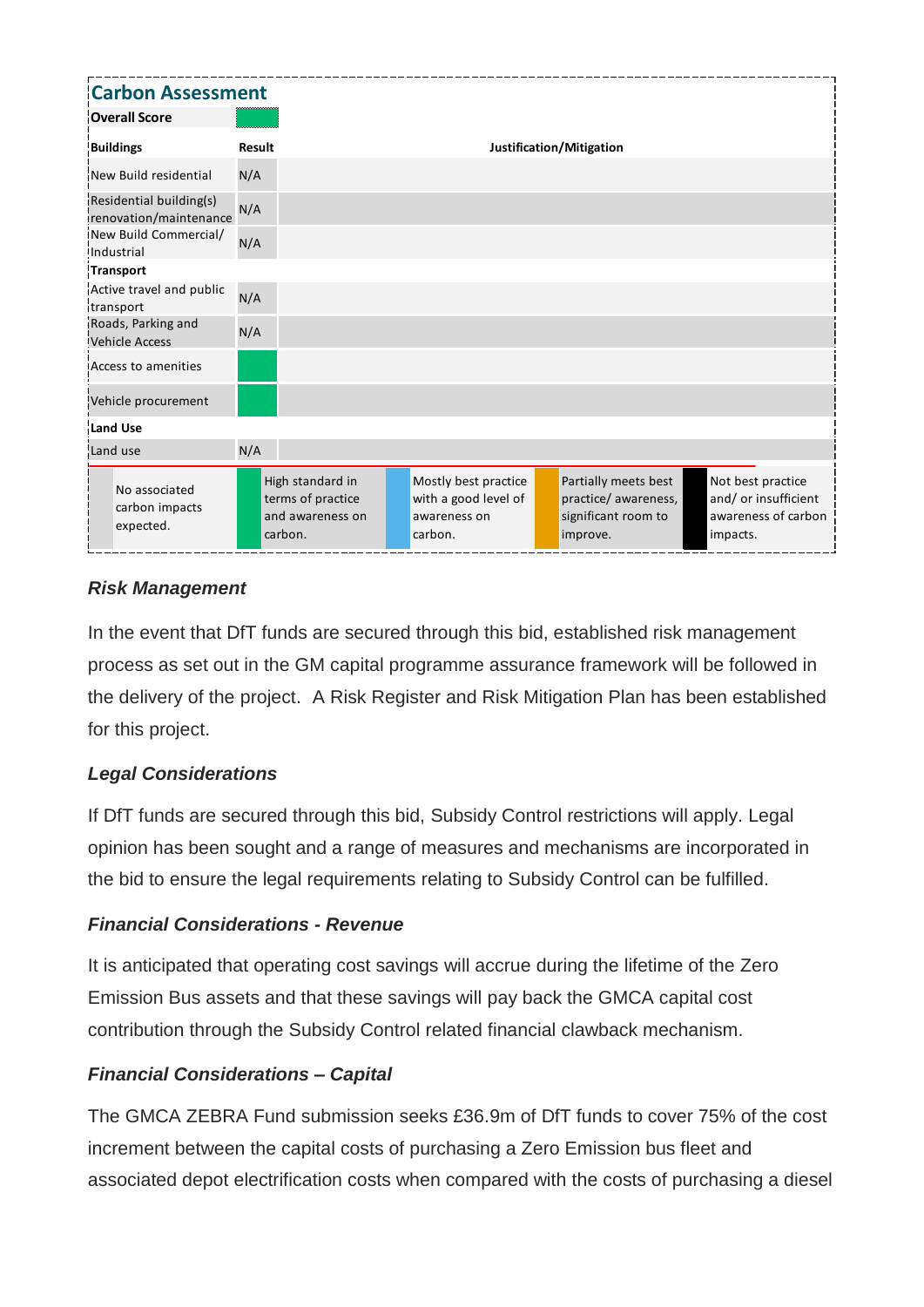bus fleet. Stagecoach will cover the cost of a diesel fleet equivalent (£37.2m) whilst GMCA will cover 25% (£12.5m) of the incremental cost of electrification.

The GMCA ZEBRA project is dependent upon the foundational "Stockport Depot Relocation Project". This project is being progressed by Stockport MBC and Stagecoach with design assurance and business case development support from TfGM.

#### *Number of attachments to the report:*

None

### **Comments/recommendations from Overview & Scrutiny Committee**

N/A

### *Background Papers*

- GMCA Bus Service Improvement Plan
- DfT ZEBRA Fund Submission Guidance [Zero Emission Bus Regional Areas](https://www.gov.uk/government/publications/apply-for-zero-emission-bus-funding)  (ZEBRA) scheme - [GOV.UK \(www.gov.uk\)](https://www.gov.uk/government/publications/apply-for-zero-emission-bus-funding)

## **Tracking/ Process**

Does this report relate to a major strategic decision, as set out in the GMCA Constitution?

Yes.

## **Exemption from call in**

Are there any aspects in this report which means it should be considered to be exempt from call in by the relevant Scrutiny Committee on the grounds of urgency?

Yes. Subject to the GMCA's approval, the bid will be submitted to DfT for consideration on 31 January 2022.

**GM Transport Committee**

N/A

### **Overview and Scrutiny Committee**

N/A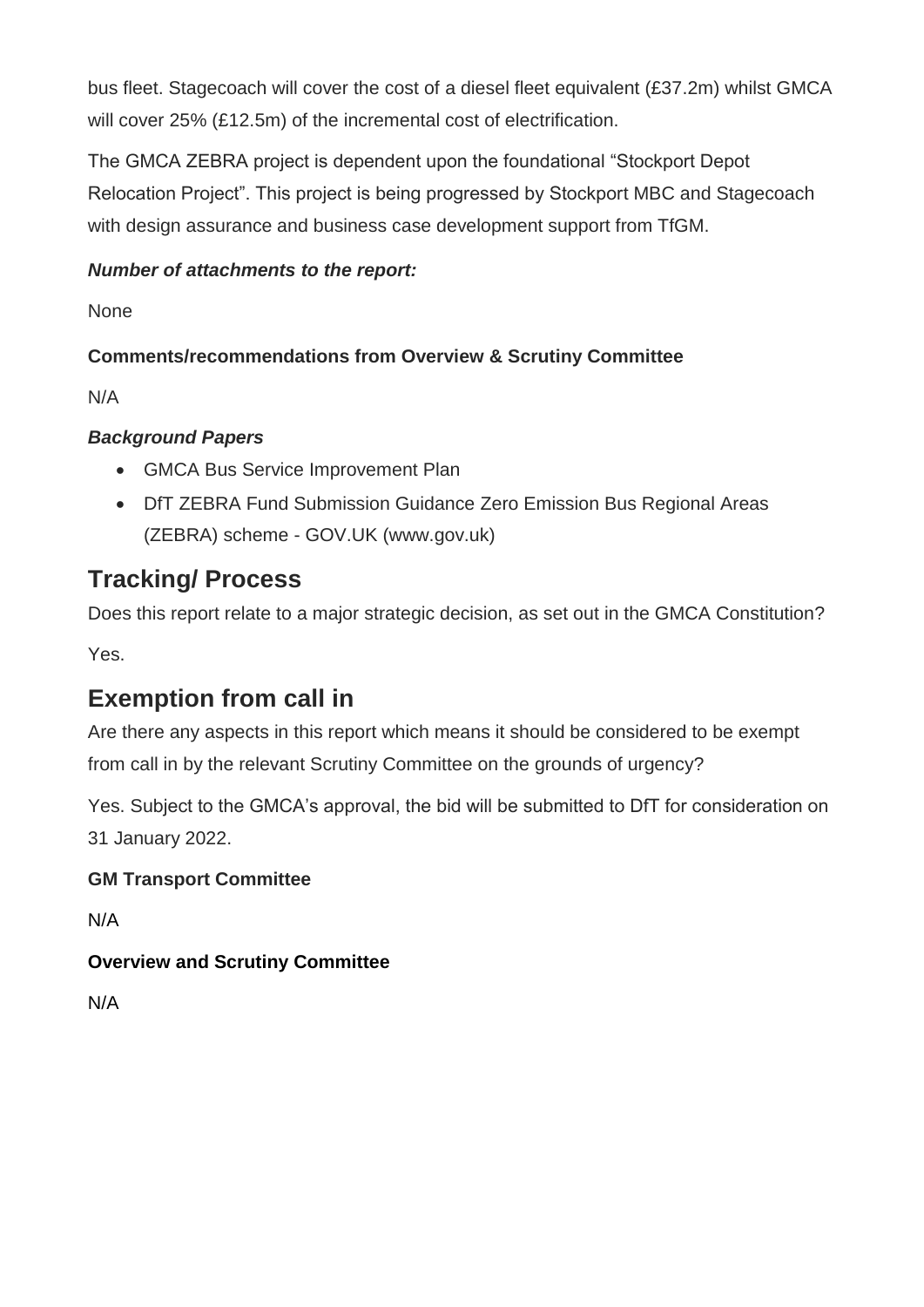# **1. Introduction and Background**

- 1.1 There is a pressing need to decarbonise the transport sector across the UK, including the bus system. However, the capital costs of Zero Emission Buses are currently approximately twice that for diesel buses. Operating cost savings do not offset these extra purchase costs and therefore whilst viable Zero Emission buses are now available to purchase, roll out across the UK has been slow.
- 1.2 In order to help accelerate the decarbonisation of the bus fleets, the Department for Transport (DfT) announced a funding competition in March 2021. The DfT invited Local Transport Authorities in England (outside London), to submit expressions of interest in receiving funding to become a Zero Emission Bus Regional Area. GMCA submitted an Expression of Interest in July 2021 and were invited by the DfT (alongside 16 other LTA's) to develop our proposal further and submit a Full Business Case to the DfT by 31 January 2022.
- 1.3 This report summarises the basis of the Full Business Case submission for approval by the Combined Authority.

## **2 GMCA ZEBRA Bid**

- 2.1 The GMCA ZEBRA submission, if successful, would replace the 170 diesel buses that operate from Stockport Bus Depot to Zero Emission technology, by spring 2024.
- 2.2 The ZEBRA fund can only be accessed by Local Transport Authorities but requires full support of a named operator and specificity with regards to which bus routes operated by which bus company or companies will be converted to Zero Emission Bus technology. TfGM consulted all bus operators across Greater Manchester to gauge their interest in collaborating on a ZEBRA fund submission. The only operator who expressed an interest in pursuing this opportunity was Stagecoach.
- 2.3 Further discussions with both Stockport MBC and Stagecoach suggested that the Stockport proposal could form the basis of a compelling submission to the DfT whilst simultaneously meeting and furthering the objectives and strategic vision of each party.

### **Scheme Details**

2.4 The existing Stockport Bus Depot is located within the town centre of Stockport in an area that has been identified for redevelopment and urban renewal. The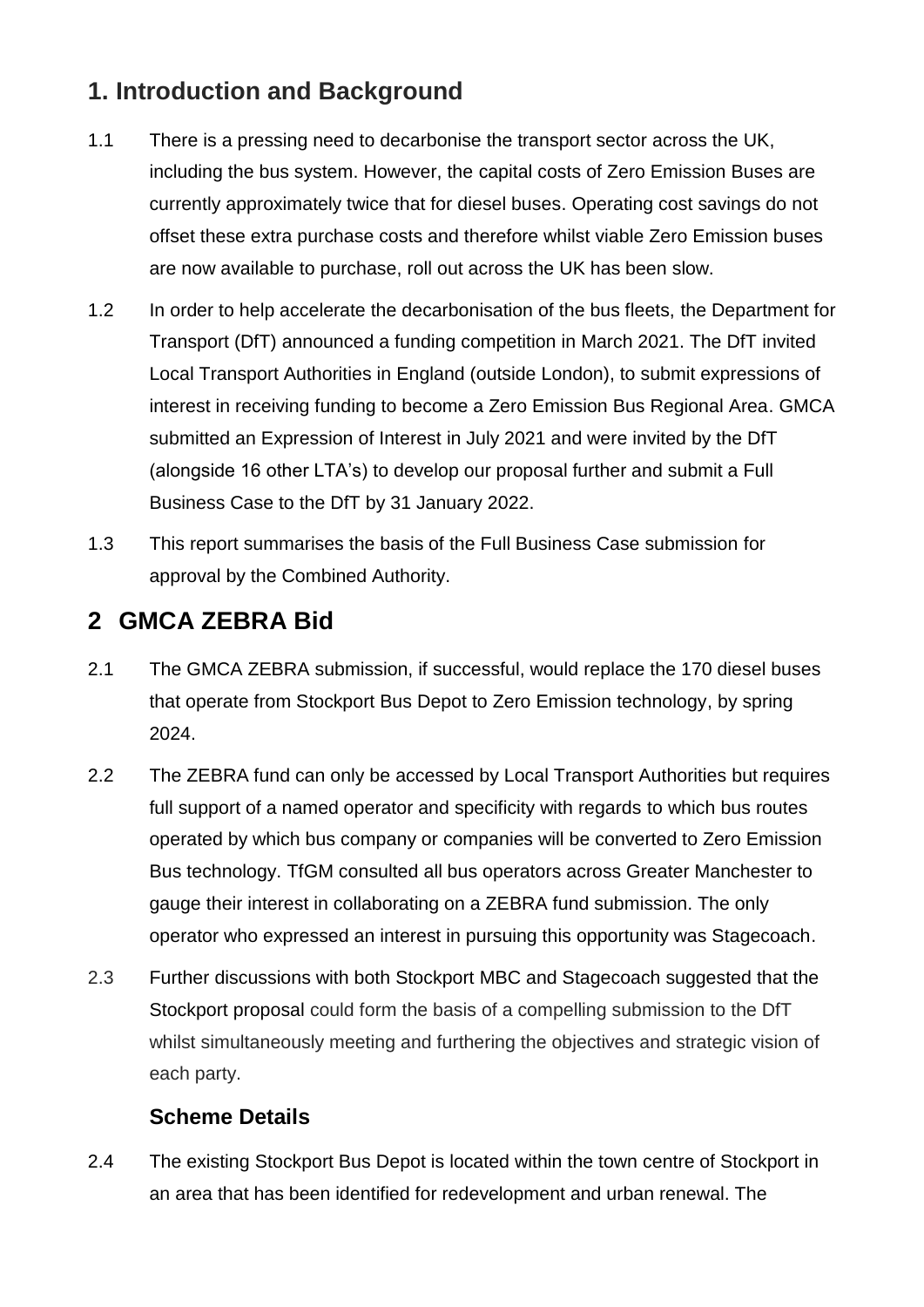Stockport Mayoral Development Corporation was set up in September 2019 as part of an ambitious plan to transform this part of the town centre and deliver 3,500 new homes and up to 1,000,000 sq. ft of commercial space. The current bus depot site is planned to be released for redevelopment and is key to the long term regeneration vision. Stagecoach and Stockport MBC have agreed to jointly progress the relocation of the existing depot to a new Stockport Town Centre location to facilitate this vision.

- 2.5 This ZEBRA proposal seeks to build on the depot relocation by securing sufficient additional funds to purchase a Zero Emission, rather than a Diesel, Bus fleet of 170 Battery Electric Buses ('BEBs') for Stockport. ZEBRA funding would also ensure that the new depot facility is equipped to operate this Zero Emission fleet by covering the depot infrastructure costs associated with upgrading the grid connection and paying for charging plant and associated infrastructure works.
- 2.6 It is anticipated that the depot could be complete in time to support the deployment of the full Zero Emission Bus ('ZEB') fleet by the end of Q1 2024.

# **Alignment with Bus Reform and the GM Bus Service Improvement Plan**

- 2.7 It is understood by all parties that creating a delivery plan that is consistent with GM's Bus Reform proposals would be the bedrock for a successful submission and this requirement will underpin the submission.
- 2.8 The proposal will help to commence the delivery of the fleet vision contained in the GM Bus Service Improvement Plan. Specifically, the ZEBRA submission would convert approximately 10% of the GM bus fleet to Zero Emission technology and result in a reductions of CO2e emission from the bus fleet of approximately 100,000 tCO2e by 2038.

## **3 Financial and Commercial Agreements**

- 3.1 The costs that are set out below are indicative and based on current best available quotes and costings information. They will be the subject to detailed Value for Money checks and optimisation through the appropriate procurement mechanisms in the event that the bid is successful.
- 3.2 Stagecoach will contribute the equivalent cost of replacing the Stockport fleet with diesel buses (approx. £37.2m). The DfT will contribute 75% of the incremental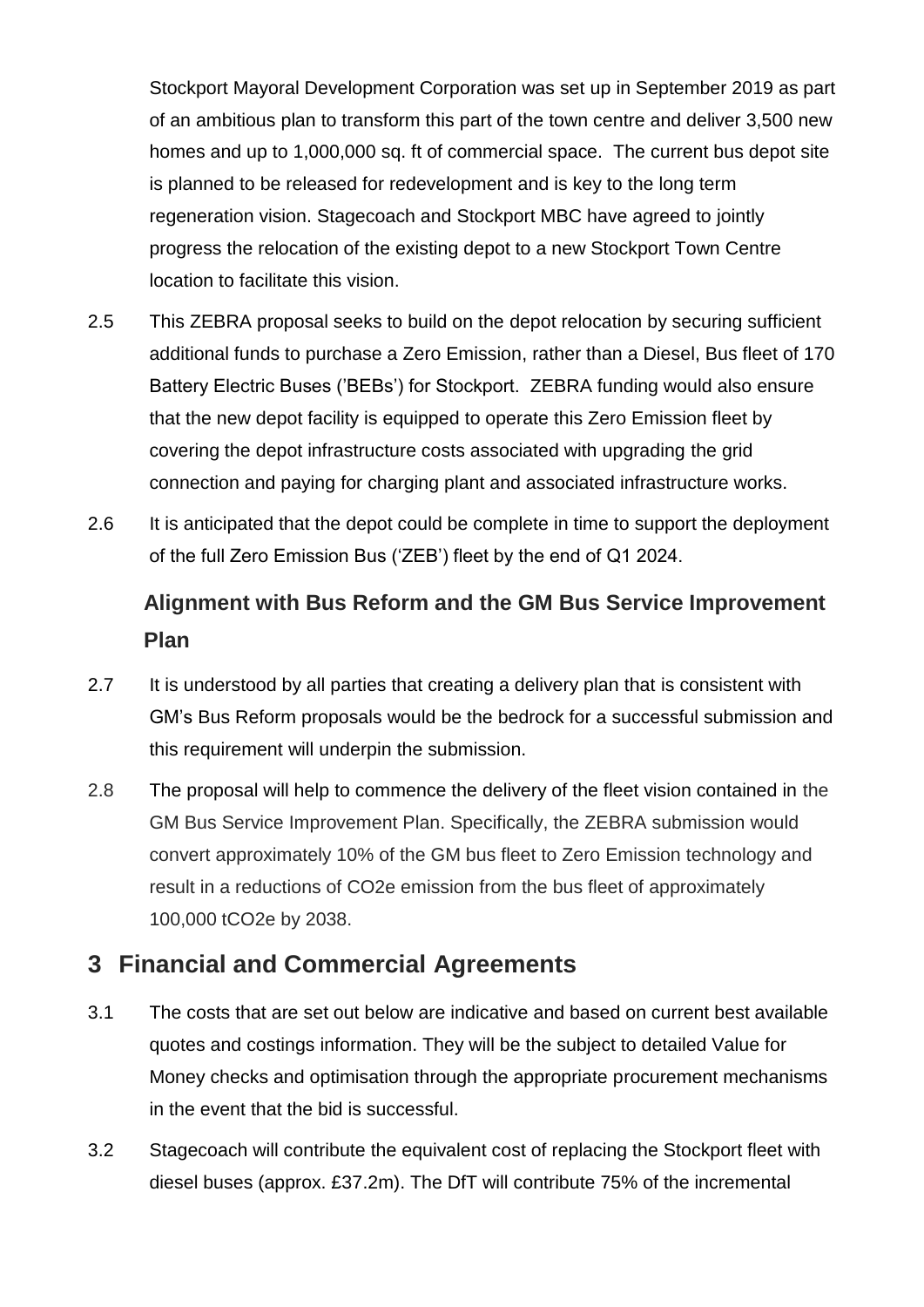capital cost to electrify the fleet (£36.9m) and GMCA would contribute 25% of the incremental cost to electrify the fleet (£12.5m).

3.3 The capital costs and proposed funding included in the bid are summarised and set out in the following table:

| <b>ZEBRA Bid</b>                   |                                      |
|------------------------------------|--------------------------------------|
| Capital costs reflected in bid:    | <b>£millions</b><br>(current prices) |
| Electric vehicle procurement (170) | 75.5                                 |
| Charging Infrastructure            | 8.70                                 |
| <b>Electricity North West</b>      | 1.50                                 |
| Other                              | 0.85                                 |
| <b>Total capex</b>                 | 86.55                                |
|                                    |                                      |
| <b>Proposed funding:</b>           |                                      |
| Stagecoach Group Plc               | (37.20)                              |
| Department for Transport grant     | (36.90)                              |
| <b>GMCA, Prudential Borrowings</b> | (12.50)                              |
| <b>Total</b>                       | (86.55)                              |

- 3.4 In the event that the submission is successful, final approval, including specifically in relation to prudential borrowings, will be sought once costs have been confirmed.
- 3.5 Capital costs would be incurred over financial years 2022/23 to 2023/24. In the event of a successful outcome, it is proposed GMCA's capital cost contribution would be financed from incremental borrowings on the basis that it is anticipated that operating cost savings will accrue during the lifetime of the Zero Emission Bus assets and that these savings will pay back the GMCA capital cost contribution.
- 3.6 The GMCA contribution would be returned to the GMCA via a "Subsidy Control/State Aid Financial Clawback" mechanism. The "clawback mechanism" is required as Subsidy Control/State Aid rules require that grant aid only covers the net additional costs required to meet the specific objectives of the grant. In the event that significant operating cost savings occur as a result of deploying the Zero Emission Bus fleet as forecast, there is the potential that the ZEBRA/GMCA grant recipient could be 'over-compensated'. The "clawback mechanism" will ensure that the ZEBRA bid does not breach this legal obligation. TfGM are working to finalise heads of terms with Stagecoach that embody this requirement. These Heads of Terms will also incorporate the following principles with regards the bus fleet: